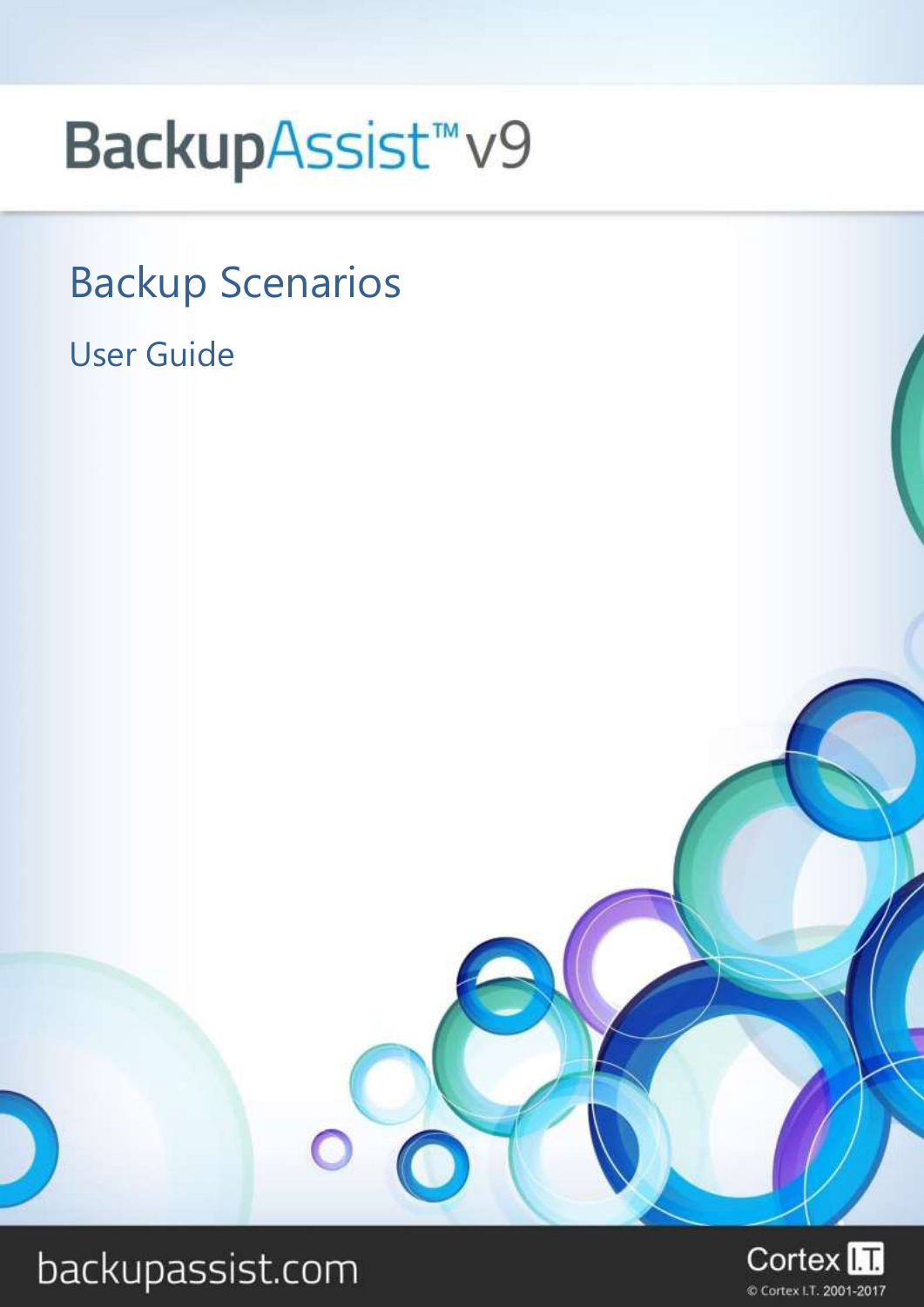### **Contents**

| 1. |                                                                                               |  |
|----|-----------------------------------------------------------------------------------------------|--|
|    |                                                                                               |  |
|    | Scenario 2: Manual disaster recovery backups as part of a preventative maintenance plan 3     |  |
|    |                                                                                               |  |
| 2. |                                                                                               |  |
|    |                                                                                               |  |
|    |                                                                                               |  |
| 3. |                                                                                               |  |
|    |                                                                                               |  |
|    |                                                                                               |  |
| 4. |                                                                                               |  |
|    |                                                                                               |  |
|    |                                                                                               |  |
| 5. |                                                                                               |  |
|    | Scenario 1: Single local backup with archives stored on slower removable media7               |  |
|    | Scenario 2: Single local backup with disaster recovery, and archives stored on slower media 7 |  |
| 6. |                                                                                               |  |
|    |                                                                                               |  |
|    |                                                                                               |  |
| 7. |                                                                                               |  |
|    |                                                                                               |  |
|    |                                                                                               |  |
|    |                                                                                               |  |
| 8. |                                                                                               |  |
|    |                                                                                               |  |
|    | Scenario 2: Frequent SQL backups to minimize data loss with disaster recovery11               |  |
| 9. |                                                                                               |  |
|    |                                                                                               |  |
|    |                                                                                               |  |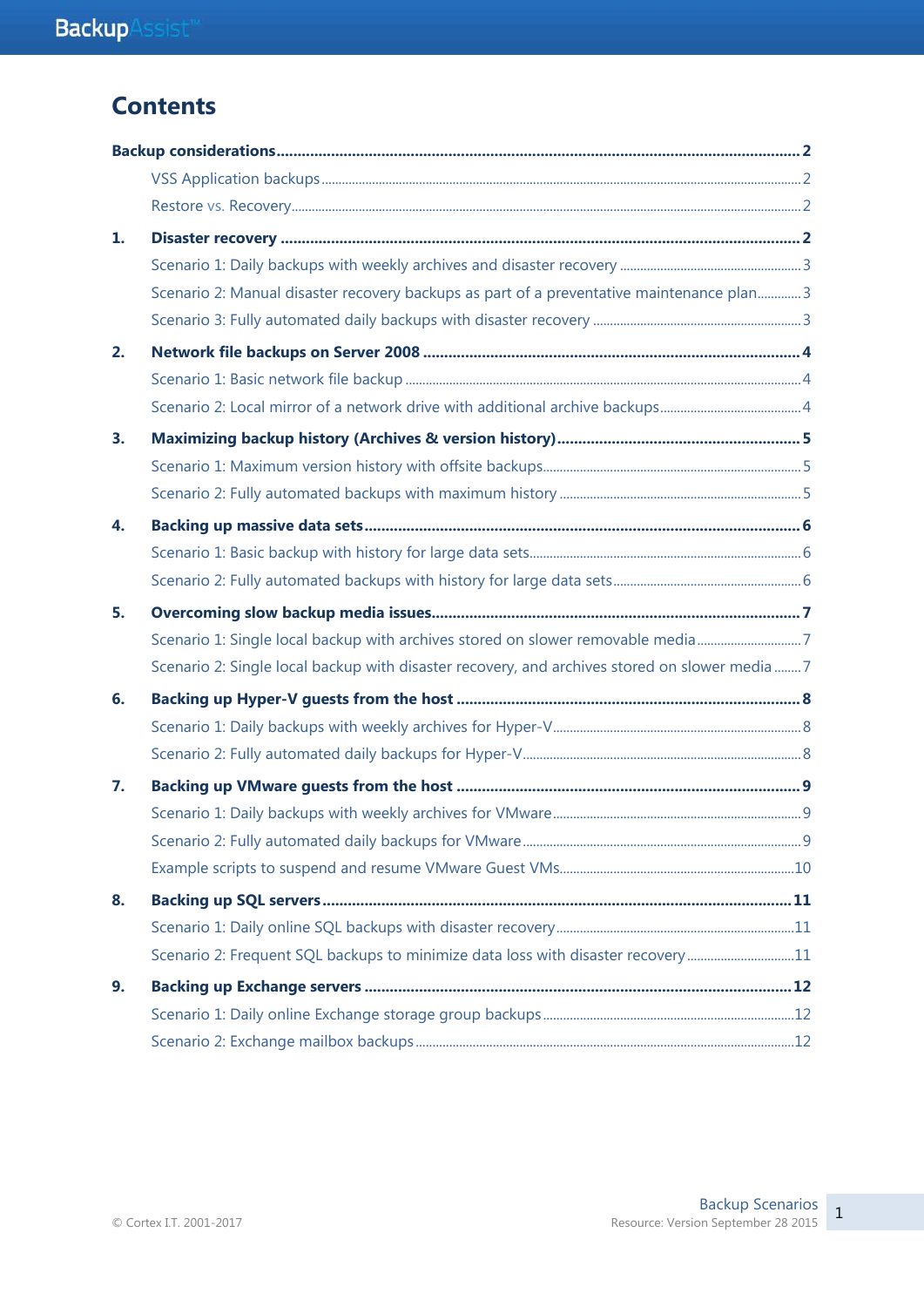### Backup considerations

This document explains common usage scenarios for BackupAssist. This is designed to enable system administrators to achieve data protection tasks in accordance with best practices.

Before creating a backup, it is important to understand what backup and restore options are available. This section provides guidance on some key considerations.

### VSS Application backups

The Volume Shadow Copy Service (VSS) is a Microsoft Windows Service that creates a copy of an application's data so the data can be backed up while the application is running. This means the data will not change or be locked while a backup is taking place. VSS also supports live application restores, so you do not need to stop an application before restoring a previous version of it.

BackupAssist is VSS-aware, so File Protection, File Archiving and System Protection backups can detect VSS applications such as Exchange, SQL, Hyper-V and SharePoint. BackupAssist will display a VSS application as an application container during the *Destination* step of the backup job's creation. You can select the container or individual components and BackupAssist will select the files that need to be backed up.

### Restore vs. Recovery

A restore is the process of accessing a backup and restoring it to the original (or a new) location, if your data is lost, corrupted or if you want an earlier version of that data. However, if your computer cannot start itself, you may need to perform a recovery.

A recovery is the process by which a computer is recovered after hardware has been replaced or an operating system failure has occurred, and your computer can no longer start itself. To perform a recovery you need a bootable media to start your computer, and an image backup that the bootable media can use to recover your operating system, data and applications.

**File Protection and File Archiving** can be used to back up and restore data, but if you want to recover your computer, the following should be considered when planning your backup strategy:

- **RecoverAssist bootable media**: BackupAssist's *Recover* tab can be used to create a customized, bootable recovery media. This media will start your computer and load a recovery environment that can access an image backup to recover your computer.
- **Bare-metal backup**: A BackupAssist **System Protection** backup can create a bare-metal image of your computer that *RecoverAssist* can use to recover your operating system and data.

System Protection creates an image backup for Windows Vista, 7, 8, Windows Server 2008/12 and SBS 2008/11 computers. For older operating systems, System Protection will use NTBackup.

### 1.Disaster recovery

The best way to prepare for a full server recovery is to configure BackupAssist to perform System Protection (imaging) backups. That way your entire server can be restored with just the backup media and a bootable (RecoverAssist) recovery disc. This also allows for the fastest possible restores.

- To learn about BackupAssist Recovery, refer to the [System Recovery guide.](http://www.backupassist.com/education/v9/backupassist/system-recovery-guide.html)
- To learn about System Protection backups, refer to the System Protection quide.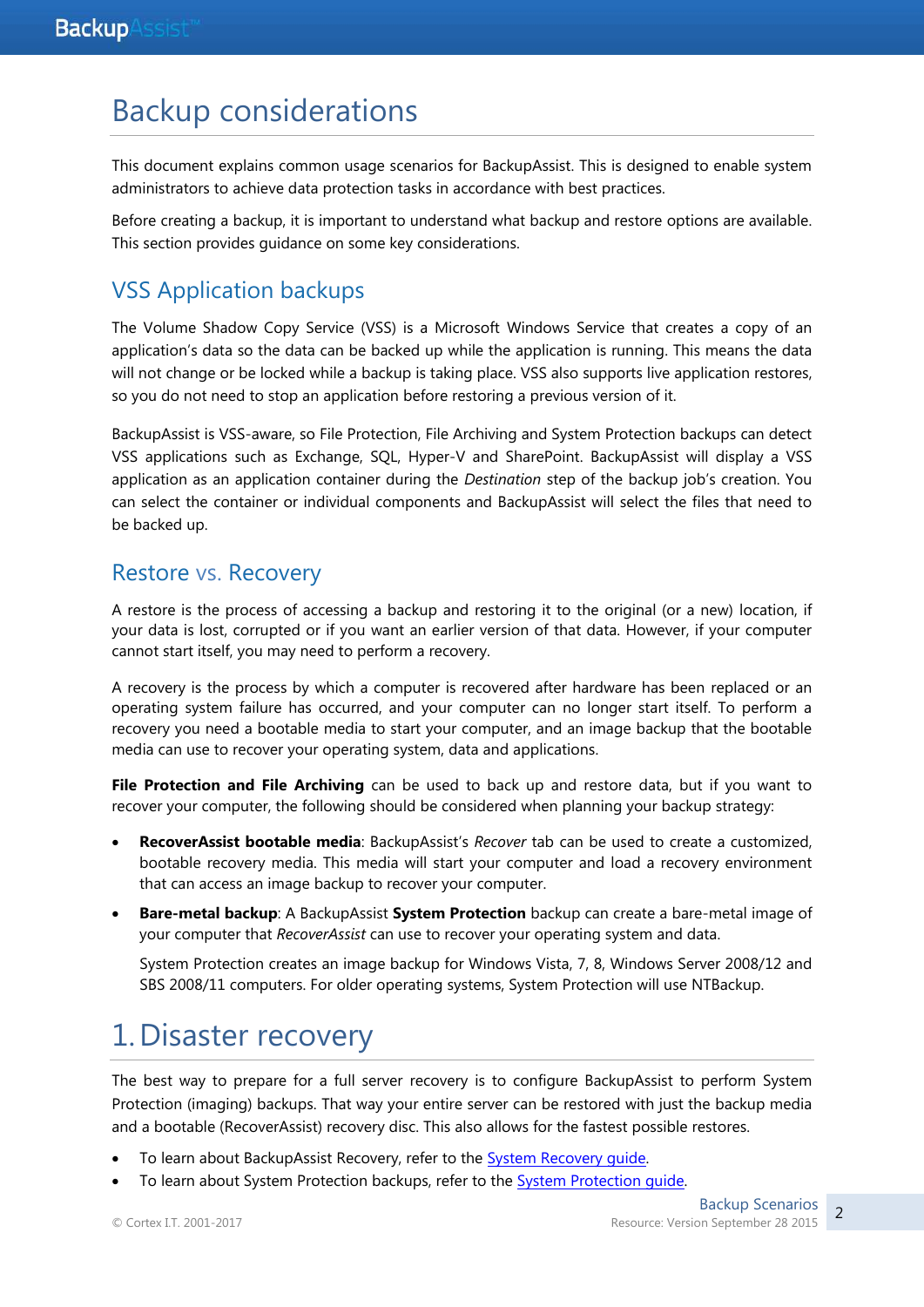| Scenario 1: Daily backups with weekly archives and disaster recovery                                                                                                                                                                                  |                                                                                                                                                                                                                                                    |                        |            |  |
|-------------------------------------------------------------------------------------------------------------------------------------------------------------------------------------------------------------------------------------------------------|----------------------------------------------------------------------------------------------------------------------------------------------------------------------------------------------------------------------------------------------------|------------------------|------------|--|
|                                                                                                                                                                                                                                                       | Daily backups onto removable disk media                                                                                                                                                                                                            |                        |            |  |
| Backup type                                                                                                                                                                                                                                           | <b>System Protection</b>                                                                                                                                                                                                                           | Effectiveness:         |            |  |
|                                                                                                                                                                                                                                                       |                                                                                                                                                                                                                                                    | Open format:           | Yes (VHD)  |  |
| <b>Backup</b>                                                                                                                                                                                                                                         | External HDD, RDX                                                                                                                                                                                                                                  | Offsite storage:       | <b>Yes</b> |  |
| Destination                                                                                                                                                                                                                                           |                                                                                                                                                                                                                                                    | Multiple backup media: | Yes        |  |
| <b>Backup Scheme</b>                                                                                                                                                                                                                                  | Daily + Weekly                                                                                                                                                                                                                                     | One step restore:      | <b>Yes</b> |  |
|                                                                                                                                                                                                                                                       | Human intervention required                                                                                                                                                                                                                        |                        |            |  |
| <b>Backup Process</b>                                                                                                                                                                                                                                 | Select the drives to backup, including the system drives. We recommend using a<br>scheme that contains multiple disks for redundancy and onsite/offsite swapping,<br>and a mixture of daily and weekly disks to provide a range of restore points. |                        |            |  |
| Plug your backup device into a new machine, boot using a RecoverAssist disk (or<br><b>Recovery Process</b><br>Windows install disc), and launch the recovery environment, which will<br>automatically partition your new disks and start the restore. |                                                                                                                                                                                                                                                    |                        |            |  |

### **Scenario 2: Manual disaster recovery backups as part of a preventative maintenance plan**

| Manual backups to removable disk media                                                                                                                                                                       |                                                                                                                                                                                                                |                             |            |
|--------------------------------------------------------------------------------------------------------------------------------------------------------------------------------------------------------------|----------------------------------------------------------------------------------------------------------------------------------------------------------------------------------------------------------------|-----------------------------|------------|
| Backup Engine                                                                                                                                                                                                | <b>System Protection</b>                                                                                                                                                                                       | Effectiveness:              |            |
|                                                                                                                                                                                                              |                                                                                                                                                                                                                | Open format:                | Yes (VHD)  |
| Backup                                                                                                                                                                                                       | External HDD or RDX.                                                                                                                                                                                           | Offsite storage:            | <b>Yes</b> |
| Destination                                                                                                                                                                                                  |                                                                                                                                                                                                                | Multiple backup media:      | Yes        |
| <b>Backup Scheme</b>                                                                                                                                                                                         | Daily scheme, but suspend the job                                                                                                                                                                              | One step restore:           | <b>Yes</b> |
|                                                                                                                                                                                                              |                                                                                                                                                                                                                | Human intervention required |            |
| <b>Backup Process</b>                                                                                                                                                                                        | Select the drives to backup, including the system drives. Perform manual<br>backups to an external disk device that is taken offsite. We recommend that<br>your data is backed up daily by another backup job. |                             |            |
| Follow the standard recovery process (as outlined above) to restore your entire<br><b>Recovery Process</b><br>system from the image backup. Then restore your data from the latest available<br>data backup. |                                                                                                                                                                                                                |                             |            |

| Scenario 3: Fully automated daily backups with disaster recovery |                                                                                                                                                                                                                                                                          |                        |           |
|------------------------------------------------------------------|--------------------------------------------------------------------------------------------------------------------------------------------------------------------------------------------------------------------------------------------------------------------------|------------------------|-----------|
|                                                                  | Fully automated backups to NAS or local disk                                                                                                                                                                                                                             |                        |           |
| Backup Engine                                                    | <b>System Protection</b>                                                                                                                                                                                                                                                 | Effectiveness:         |           |
|                                                                  |                                                                                                                                                                                                                                                                          | Open format:           | Yes (VHD) |
| Backup                                                           | NAS or Local Disk                                                                                                                                                                                                                                                        | Offsite storage:       | <b>No</b> |
| Destination                                                      |                                                                                                                                                                                                                                                                          | Multiple backup media: | No        |
| <b>Backup Scheme</b>                                             | Daily                                                                                                                                                                                                                                                                    | One step restore:      | Yes       |
|                                                                  | No human intervention required                                                                                                                                                                                                                                           |                        |           |
| <b>Backup Process</b>                                            | Select the drives to backup, including the system drives. Backups are performed<br>automatically. Note: The file system of the backup device must be NTFS. Note:<br>We do not recommend this strategy because it does not provide for offsite<br>storage of the backups. |                        |           |
| <b>Recovery Process</b>                                          | Follow the standard recovery process (as outlined above) to restore your entire                                                                                                                                                                                          |                        |           |
|                                                                  | system from the image backup.                                                                                                                                                                                                                                            |                        |           |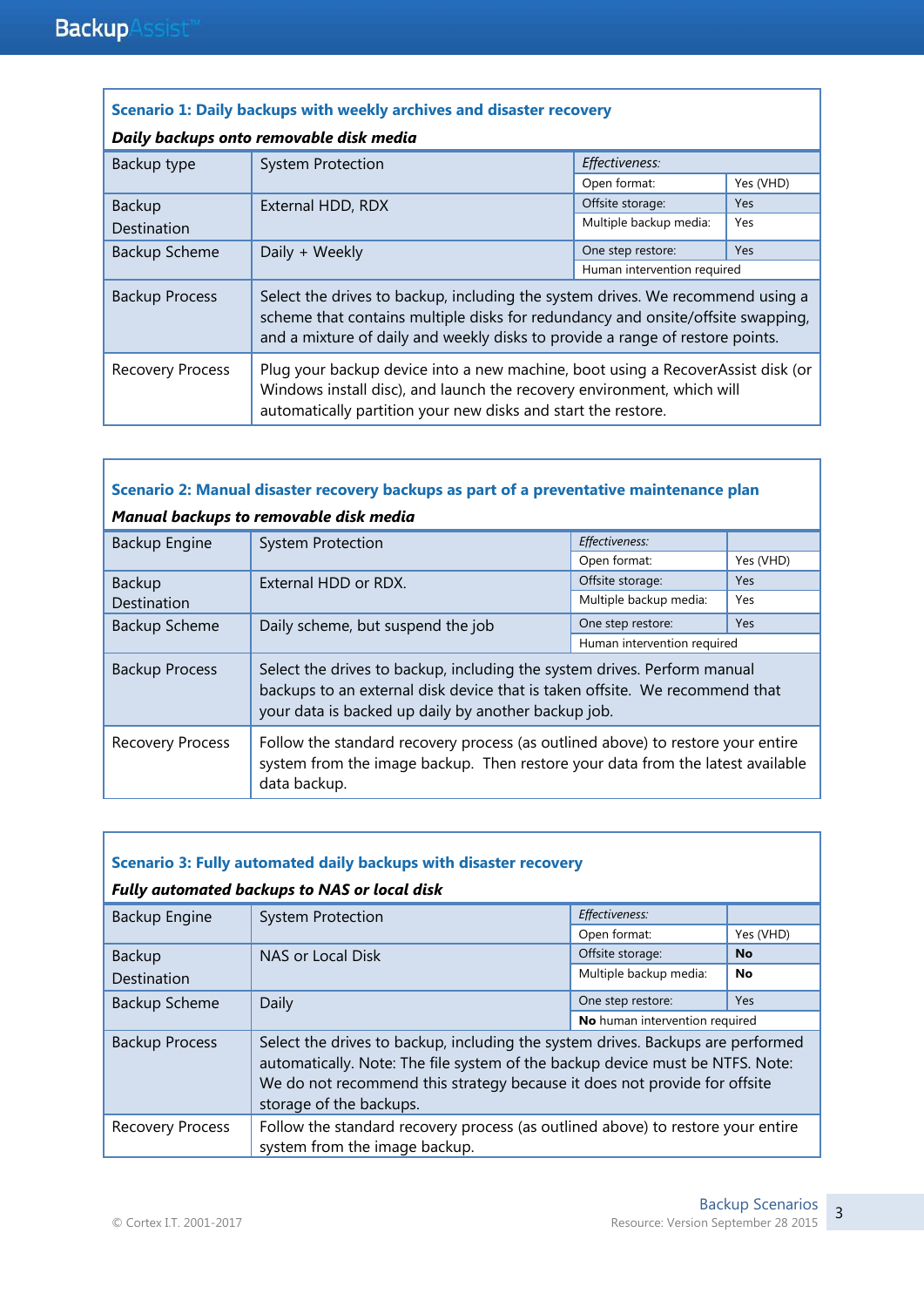### 2.Network file backups on Server 2008

Windows Server 2008's block-level drive imaging features do not allow for backups of files via network shares. You can use the File Protection backups to overcome this limitation.

| <b>Scenario 1: Basic network file backup</b>               |                                                                                                                                                                                                                                                                                                                                                                                                                                                               |                             |     |  |
|------------------------------------------------------------|---------------------------------------------------------------------------------------------------------------------------------------------------------------------------------------------------------------------------------------------------------------------------------------------------------------------------------------------------------------------------------------------------------------------------------------------------------------|-----------------------------|-----|--|
|                                                            | Backup directly onto removable disk media                                                                                                                                                                                                                                                                                                                                                                                                                     |                             |     |  |
| Backup Engine                                              | <b>File Protection Engine</b>                                                                                                                                                                                                                                                                                                                                                                                                                                 | Effectiveness:              |     |  |
|                                                            |                                                                                                                                                                                                                                                                                                                                                                                                                                                               | Open format:                | Yes |  |
| <b>Backup</b>                                              | External HDD or RDX                                                                                                                                                                                                                                                                                                                                                                                                                                           | Offsite storage:            | Yes |  |
| Destination                                                |                                                                                                                                                                                                                                                                                                                                                                                                                                                               | Multiple backup media:      | Yes |  |
| <b>Backup Scheme</b>                                       | Your choice, using multiple disks                                                                                                                                                                                                                                                                                                                                                                                                                             | One step restore:           | Yes |  |
|                                                            |                                                                                                                                                                                                                                                                                                                                                                                                                                                               | Human intervention required |     |  |
| <b>Backup Process</b>                                      | Select your network files and directories to back up. (You may of course choose<br>local files as well.) We recommend using multiple disks to provide redundancy<br>and onsite/offsite swapping, and a mixture of daily and weekly (and possibly<br>monthly) disks to provide a range of backup history. In addition, using the Single<br>Instance Store feature (activated by default) will save space and extend the<br>amount of backup history available. |                             |     |  |
| Copy the files from your backup media.<br>Recovery Process |                                                                                                                                                                                                                                                                                                                                                                                                                                                               |                             |     |  |

#### **Scenario 2: Local mirror of a network drive with additional archive backups**

#### *Mirror onto a central server, then back up the central server as part of a different backup job*

| Backup Engine<br><b>File Protection Engine</b> | Effectiveness:                                                                                                                                                                                                                                                                                                                                                                                              |                        |                             |
|------------------------------------------------|-------------------------------------------------------------------------------------------------------------------------------------------------------------------------------------------------------------------------------------------------------------------------------------------------------------------------------------------------------------------------------------------------------------|------------------------|-----------------------------|
|                                                | Open format:                                                                                                                                                                                                                                                                                                                                                                                                | Yes                    |                             |
| Backup                                         | <b>Local Directory</b>                                                                                                                                                                                                                                                                                                                                                                                      | Offsite storage:       | Yes $(2nd job)$             |
| Destination                                    |                                                                                                                                                                                                                                                                                                                                                                                                             | Multiple backup media: | Yes $(2nd job)$             |
| Mirror<br><b>Backup Scheme</b>                 | One step restore:                                                                                                                                                                                                                                                                                                                                                                                           | <b>Yes</b>             |                             |
|                                                |                                                                                                                                                                                                                                                                                                                                                                                                             |                        | Human intervention required |
| <b>Backup Process</b>                          | Select your network files and directories to back up. Using the Mirror scheme,<br>every time the backup runs, a copy of the network files and directories will be<br>taken and placed in your destination directory on a central server. Then set up a<br>second job to back up this directory - for example, back this up as part of your<br>server image, to provide version history and offsite storage. |                        |                             |
| <b>Recovery Process</b>                        | Copy the files from your server's mirror, or if a past version is required, restore<br>from your server's backup job.                                                                                                                                                                                                                                                                                       |                        |                             |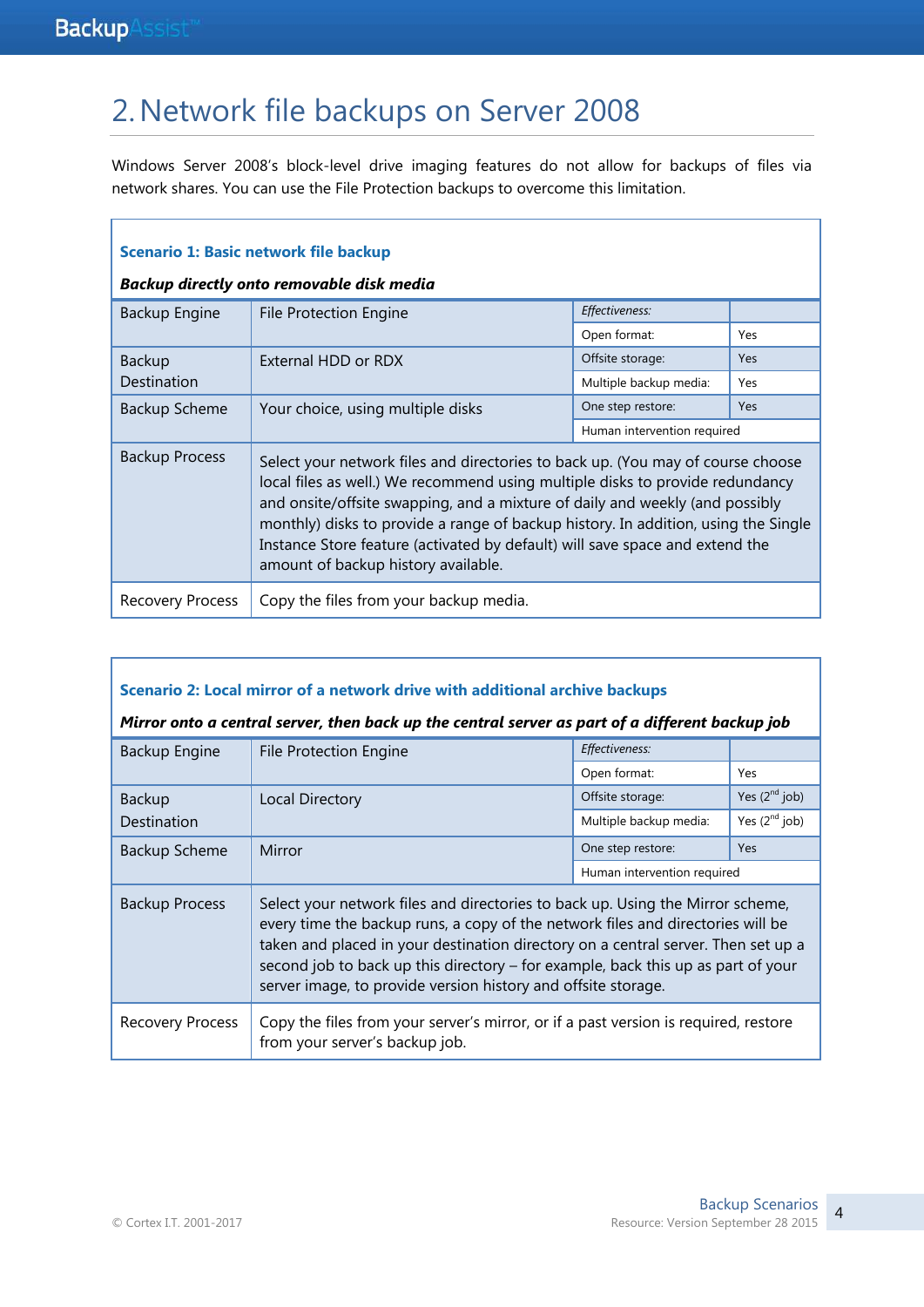### 3.Maximizing backup history (Archives & version history)

There are situations in which you may need to restore an older version of a file than the one in your last backup. This might be necessary if a user has changed or deleted important information some time ago or if a malware infection began corrupting data weeks ago but has only just been discovered.

Use BackupAssist File Protection to make a copy of your data. Using the Single Instance Store feature will allow a large backup history to be stored with almost zero overhead for the data that is unchanged from day to day.

| Scenario 1: Maximum version history with offsite backups   |                                                                                                                                                                                                                                                                                                                                                                                                                               |                             |            |
|------------------------------------------------------------|-------------------------------------------------------------------------------------------------------------------------------------------------------------------------------------------------------------------------------------------------------------------------------------------------------------------------------------------------------------------------------------------------------------------------------|-----------------------------|------------|
| Backup onto removable disk media                           |                                                                                                                                                                                                                                                                                                                                                                                                                               |                             |            |
| Backup Engine                                              | <b>File Protection</b>                                                                                                                                                                                                                                                                                                                                                                                                        | Effectiveness:              |            |
|                                                            |                                                                                                                                                                                                                                                                                                                                                                                                                               | Open format:                | Yes        |
| <b>Backup</b>                                              | External HDD or RDX                                                                                                                                                                                                                                                                                                                                                                                                           | Offsite storage:            | Yes        |
| Destination                                                |                                                                                                                                                                                                                                                                                                                                                                                                                               | Multiple backup media:      | Yes        |
| <b>Backup Scheme</b>                                       | Your choice, using multiple disks                                                                                                                                                                                                                                                                                                                                                                                             | One step restore:           | <b>Yes</b> |
|                                                            |                                                                                                                                                                                                                                                                                                                                                                                                                               | Human intervention required |            |
| <b>Backup Process</b>                                      | Select files and directories to back up. (You may choose local and network files.)<br>We recommend using multiple disks to provide redundancy and onsite/offsite<br>swapping, and a mixture of daily and weekly (and possibly monthly) disks to<br>provide a range of backup history. Choose Backup mode with the Single<br>Instance Store feature (activated by default) to provide archival backups with<br>backup history. |                             |            |
| Copy the files from your backup media.<br>Recovery Process |                                                                                                                                                                                                                                                                                                                                                                                                                               |                             |            |

#### **Scenario 2: Fully automated backups with maximum history**

#### *Fully automated backups to NAS or local directory*

| Backup Engine<br><b>File Protection Engine</b> |                                                                                                                                                                                                                                                                                                                                                                                                                          | Effectiveness:                 |           |
|------------------------------------------------|--------------------------------------------------------------------------------------------------------------------------------------------------------------------------------------------------------------------------------------------------------------------------------------------------------------------------------------------------------------------------------------------------------------------------|--------------------------------|-----------|
|                                                | Open format:                                                                                                                                                                                                                                                                                                                                                                                                             | Yes                            |           |
| Backup                                         | NAS or Local Directory                                                                                                                                                                                                                                                                                                                                                                                                   | Offsite storage:               | <b>No</b> |
| Destination                                    |                                                                                                                                                                                                                                                                                                                                                                                                                          | Multiple backup media:         | No        |
| Backup Scheme                                  | Mirror                                                                                                                                                                                                                                                                                                                                                                                                                   | One step restore:              | Yes       |
|                                                |                                                                                                                                                                                                                                                                                                                                                                                                                          | No human intervention required |           |
| <b>Backup Process</b>                          | Select files and directories to back up. (You may choose local and network files.)<br>Choose a backup scheme that allows for backup history, and activate the Single<br>Instance Store feature to save space on the backup device and extend the<br>backup history available.<br>Note: This strategy does not store your data offsite. We recommend that you<br>have another backup job that allows for offsite storage. |                                |           |
| Recovery Process                               | Copy the files from the backup.                                                                                                                                                                                                                                                                                                                                                                                          |                                |           |

٦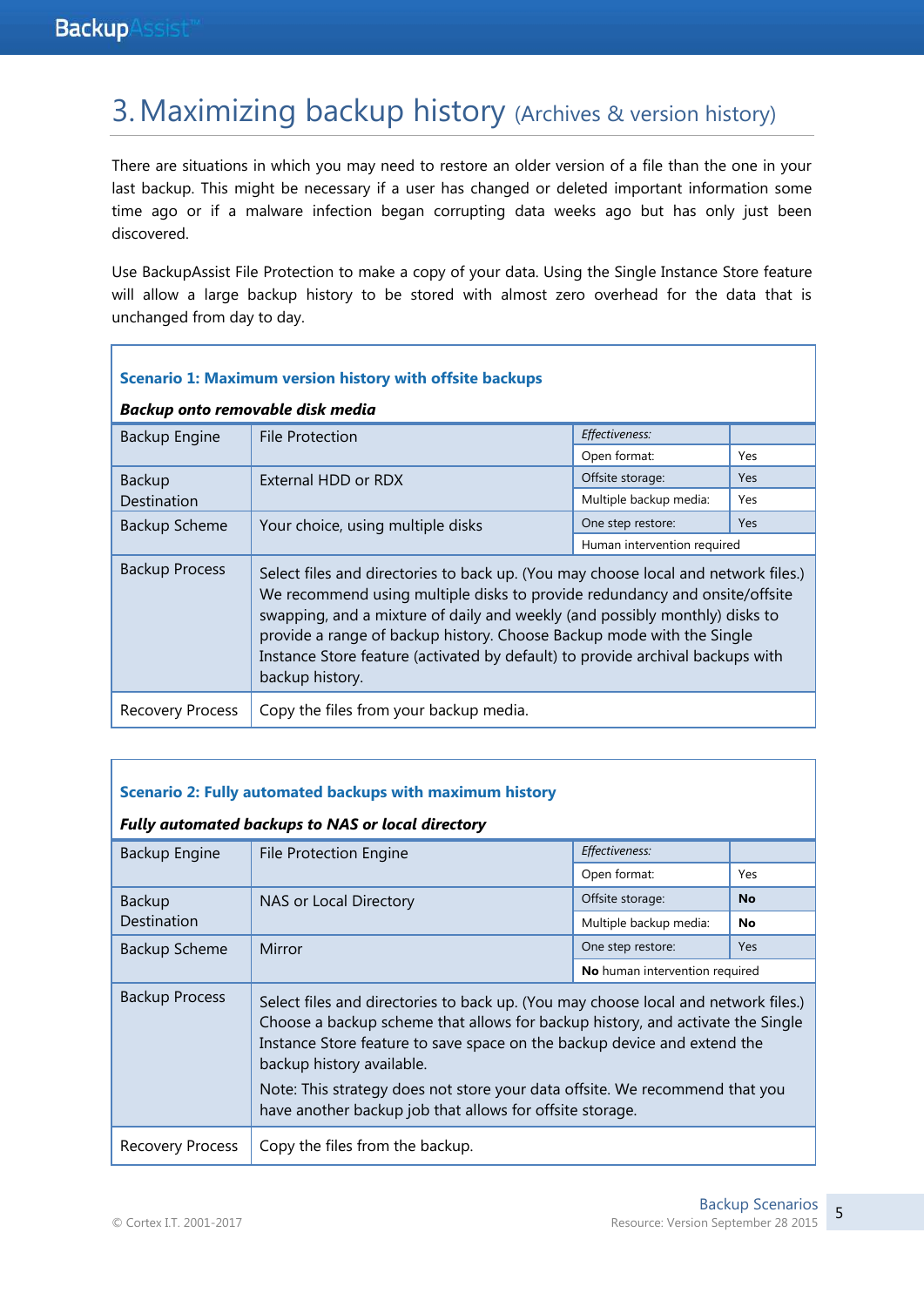### 4.Backing up massive data sets

Backing up large datasets can been difficult. The main problem is that although only a small proportion of the data changes from day to day, it takes a long time to backup the full data set. Administrators use a mixture of full plus incremental backups, however this still takes a long time, and the restore process is more error prone due to a reliance on multiple backups for a single restore.

The File Protection backups overcome these problems because the daily backups are performed with the speed of differentials, but each backup looks like a full backup so the restore is a one step process. Additionally, the ever increasing size of hard drives means it is often possible to fit the entire data set on one disk or to use an external mass storage device to fit it onto one device. The initial backup to each device will be slow because a full transfer of all the data is required. However, subsequent backups will be fast because only changed and new files will need to be replicated.

#### **Scenario 1: Basic backup with history for large data sets**

| Backup onto removable disk media |                                                                                                                                                                                                                                                                                                                                                                                                             |                                |            |  |
|----------------------------------|-------------------------------------------------------------------------------------------------------------------------------------------------------------------------------------------------------------------------------------------------------------------------------------------------------------------------------------------------------------------------------------------------------------|--------------------------------|------------|--|
| Backup Engine                    | <b>File Protection</b>                                                                                                                                                                                                                                                                                                                                                                                      | Effectiveness:                 |            |  |
|                                  |                                                                                                                                                                                                                                                                                                                                                                                                             | Open format:                   | Yes        |  |
| <b>Backup</b>                    | External HDD or RDX                                                                                                                                                                                                                                                                                                                                                                                         | Offsite storage:               | Yes        |  |
| Destination                      |                                                                                                                                                                                                                                                                                                                                                                                                             | Multiple backup media:         | Yes        |  |
| <b>Backup Scheme</b>             | Your choice, using multiple disks                                                                                                                                                                                                                                                                                                                                                                           | One step restore:              | <b>Yes</b> |  |
|                                  |                                                                                                                                                                                                                                                                                                                                                                                                             | Human intervention is required |            |  |
| <b>Backup Process</b>            | Select your files and directories to back up. (You may choose local and network<br>files.) We recommend using multiple disks to provide redundancy and<br>onsite/offsite swapping, and a mixture of daily and weekly (and possibly<br>monthly) disks to provide a range of backup history. Choose Backup mode with<br>the Single Instance Store feature to provide archival backups with backup<br>history. |                                |            |  |
| Recovery Process                 | Copy the files from your backup media.                                                                                                                                                                                                                                                                                                                                                                      |                                |            |  |

|               | <b>Fully automated backups to NAS or local directory</b> |
|---------------|----------------------------------------------------------|
| Backup Engine | File Protection                                          |

**Scenario 2: Fully automated backups with history for large data sets**

| Backup Engine<br><b>File Protection</b> |                                                                                                                                                                                                                                                                                                                                                                                                                               | Effectiveness:                 |            |
|-----------------------------------------|-------------------------------------------------------------------------------------------------------------------------------------------------------------------------------------------------------------------------------------------------------------------------------------------------------------------------------------------------------------------------------------------------------------------------------|--------------------------------|------------|
|                                         | Open format:                                                                                                                                                                                                                                                                                                                                                                                                                  | Yes                            |            |
| <b>Backup</b>                           | Local Directory                                                                                                                                                                                                                                                                                                                                                                                                               | Offsite storage:               | <b>No</b>  |
| Destination                             |                                                                                                                                                                                                                                                                                                                                                                                                                               | Multiple backup media:         | No         |
| <b>Backup Scheme</b>                    | A scheme with backup history                                                                                                                                                                                                                                                                                                                                                                                                  | One step restore:              | <b>Yes</b> |
|                                         |                                                                                                                                                                                                                                                                                                                                                                                                                               | No human intervention required |            |
| <b>Backup Process</b>                   | Select your files and directories to back up. (You may choose local and network<br>files.) Choose a backup scheme that allows for backup history, and activate the<br>Single Instance Store feature to save space on the backup device and extend the<br>backup history available.<br>Note: This strategy does not store your data offsite. We recommend that you<br>have another backup job that allows for offsite storage. |                                |            |
| <b>Recovery Process</b>                 | Copy the files from the backup.                                                                                                                                                                                                                                                                                                                                                                                               |                                |            |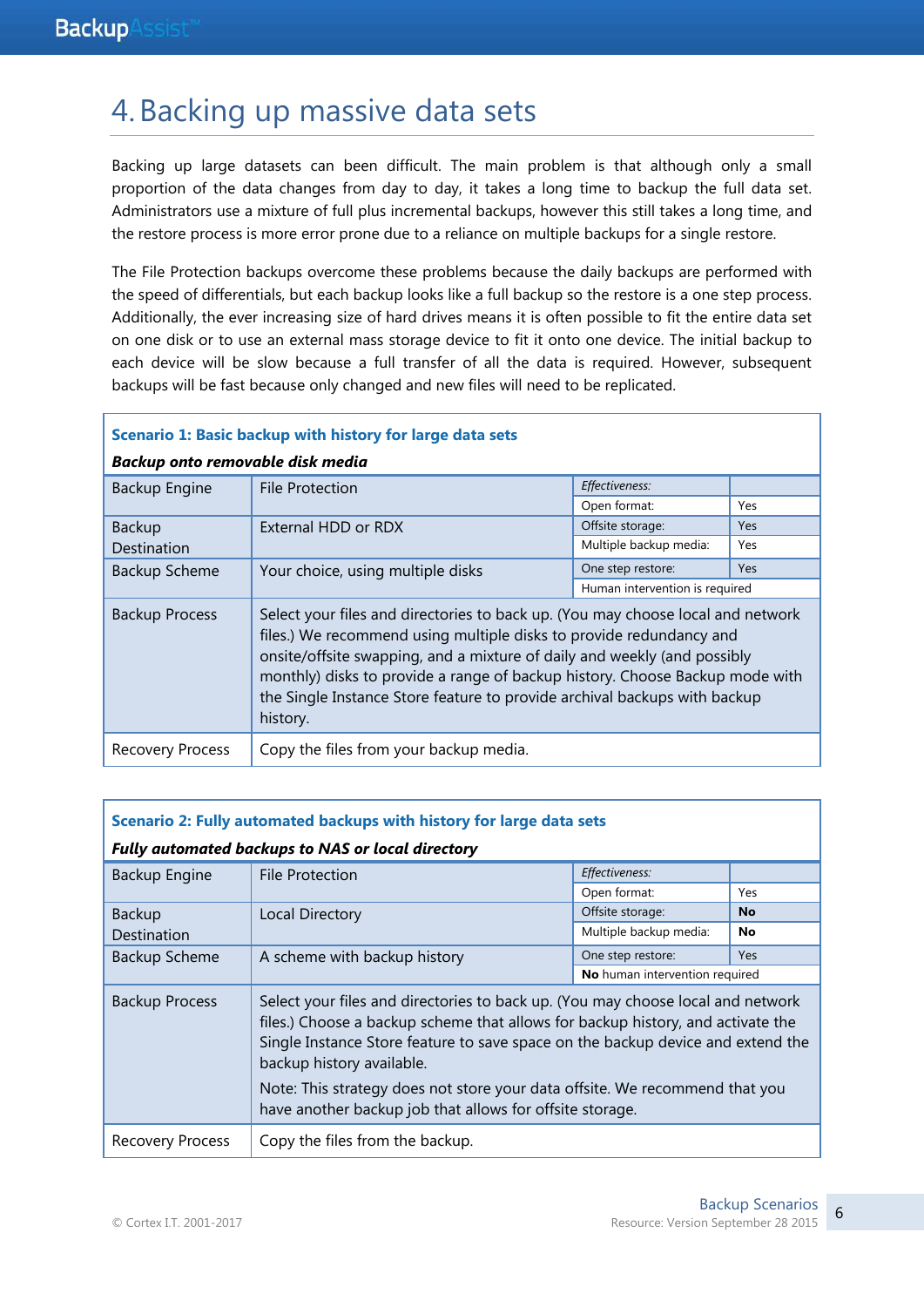r

### 5.Overcoming slow backup media issues

In situations where the desired backup method is slow, the amount of data to be backed up is huge or the backup window is very short, a disk-to-disk-to-X strategy can be a good solution. Most commonly this is done by backing up one or more servers to a dedicated backup server using a fast differential or incremental backup method (such as File Protection or System Protection) and then copying the backup to the slow medium. This effectively extends the backup window of the second backup to the start of the next backup, or in the case of daily backups, close to 24 hours.

Use the File Protection feature to back up files to a backup server or to mass storage, and then use a different backup job to back up the backup.

| Scenario 1: Single local backup with archives stored on slower removable media |                                                                                                                                                                                                                                                        |                             |                    |
|--------------------------------------------------------------------------------|--------------------------------------------------------------------------------------------------------------------------------------------------------------------------------------------------------------------------------------------------------|-----------------------------|--------------------|
|                                                                                | File backup to backup server or mass storage                                                                                                                                                                                                           |                             |                    |
| Backup Engine                                                                  | File Protection                                                                                                                                                                                                                                        | Effectiveness:              |                    |
|                                                                                |                                                                                                                                                                                                                                                        | Open format:                | Yes                |
| <b>Backup</b>                                                                  | NAS or Local Directory                                                                                                                                                                                                                                 | Offsite storage:            | Yes $(2^{nd}$ job) |
| <b>Destination</b>                                                             |                                                                                                                                                                                                                                                        | Multiple backup media:      | Yes $(2^{nd}$ job) |
| <b>Backup Scheme</b>                                                           | Mirror                                                                                                                                                                                                                                                 | One step restore:           | <b>Yes</b>         |
|                                                                                |                                                                                                                                                                                                                                                        | Human intervention required |                    |
| <b>Backup Process</b>                                                          | Select your files and directories to back up. Back up to a NAS or local directory<br>using the mirror mode.<br>Set up a second backup job to then back up the backup to slower media. This<br>job should allow for backup history and offsite storage. |                             |                    |
| Recovery Process                                                               | Simply copy the files from your either of your backups.                                                                                                                                                                                                |                             |                    |

| Scenario 2: Single local backup with disaster recovery, and archives stored on slower media |                                                                                                                                                                                                                      |                             |                    |
|---------------------------------------------------------------------------------------------|----------------------------------------------------------------------------------------------------------------------------------------------------------------------------------------------------------------------|-----------------------------|--------------------|
|                                                                                             | Drive image backup to a backup server                                                                                                                                                                                |                             |                    |
| Backup Engine                                                                               | <b>System Protection</b>                                                                                                                                                                                             | Effectiveness:              |                    |
|                                                                                             |                                                                                                                                                                                                                      | Open format:                | Yes (VHD)          |
| <b>Backup</b>                                                                               | <b>NAS</b>                                                                                                                                                                                                           | Offsite storage:            | Yes $(2^{nd}$ job) |
| Destination                                                                                 |                                                                                                                                                                                                                      | Multiple backup media:      | Yes $(2nd job)$    |
| Backup Scheme                                                                               | Daily                                                                                                                                                                                                                | One step restore:           | Yes*               |
|                                                                                             |                                                                                                                                                                                                                      | Human intervention required |                    |
| <b>Backup Process</b>                                                                       | Perform a full System Protection image backup to your backup server. Then set<br>up another job on your backup server to back up this image to achieve backup<br>history and offsite storage.                        |                             |                    |
| Recovery Process                                                                            | Recover your server as normal from the backup server.<br>* In the case that your backup server is unavailable, then recover the backup<br>server firstly, then your server. This becomes a two-step restore process. |                             |                    |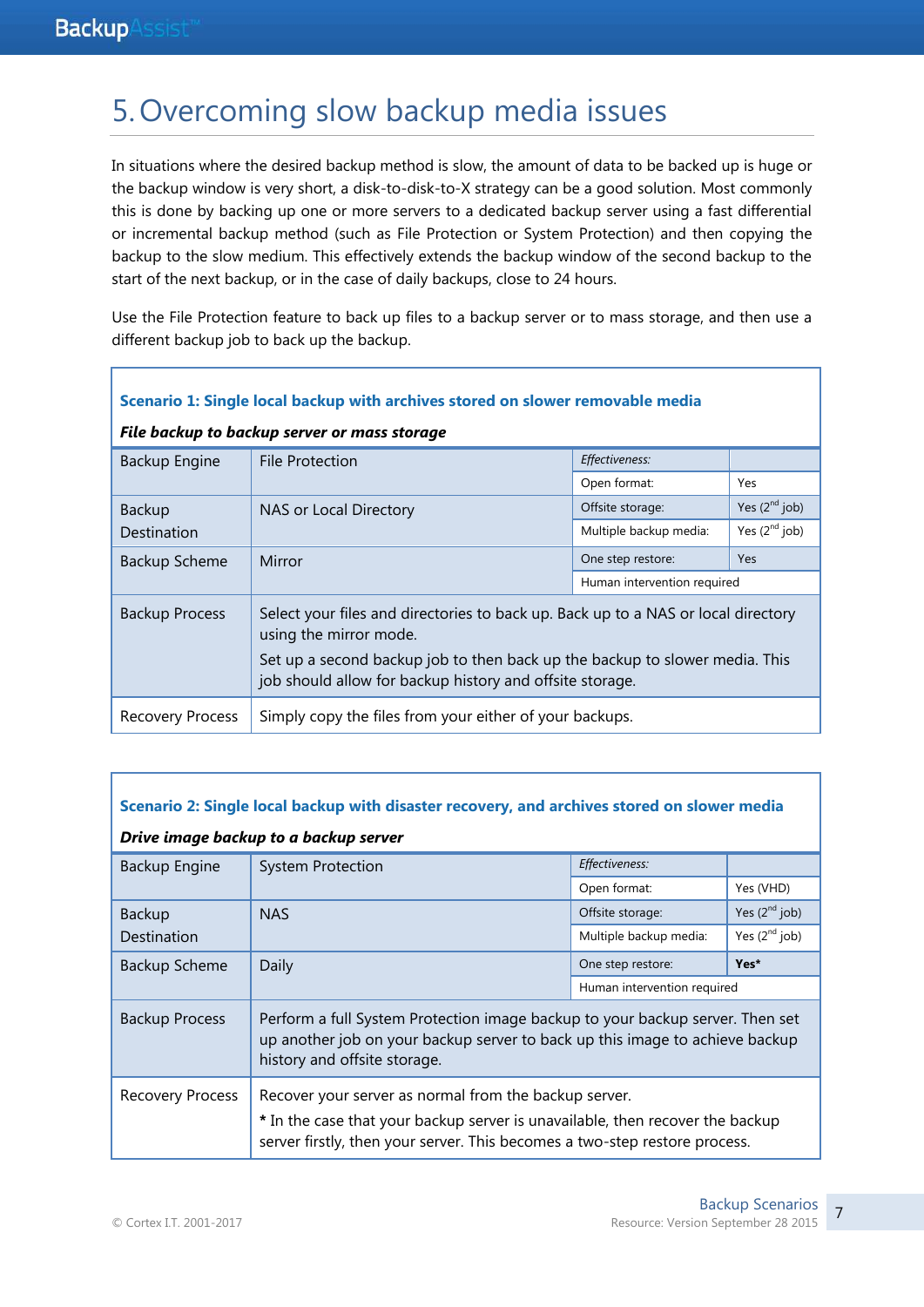### 6.Backing up Hyper-V guests from the host

It is possible to backup Hyper-V guest machines while they are running. The VSS writer for Hyper-V means that the backups will be consistent, with no need to shut down the guest.

Use File Protection to copy the directories of the Hyper-V guests to your backup media. If you employ Scenario 1 using removable eSata drives, there will be zero downtime when you need to recover!

| Scenario 1: Daily backups with weekly archives for Hyper-V |                                                                                                                                                                                                                                                                                                               |                             |     |
|------------------------------------------------------------|---------------------------------------------------------------------------------------------------------------------------------------------------------------------------------------------------------------------------------------------------------------------------------------------------------------|-----------------------------|-----|
| Backup onto removable disk media                           |                                                                                                                                                                                                                                                                                                               |                             |     |
| Backup Engine                                              | <b>File Protection</b>                                                                                                                                                                                                                                                                                        | Effectiveness:              |     |
|                                                            |                                                                                                                                                                                                                                                                                                               | Open format:                | Yes |
| <b>Backup</b>                                              | External HDD or RDX (eSata recommended)                                                                                                                                                                                                                                                                       | Offsite storage:            | Yes |
| Destination                                                |                                                                                                                                                                                                                                                                                                               | Multiple backup media:      | Yes |
| <b>Backup Scheme</b>                                       | Daily + Weekly                                                                                                                                                                                                                                                                                                | One step restore:           | Yes |
|                                                            |                                                                                                                                                                                                                                                                                                               | Human intervention required |     |
| <b>Backup Process</b>                                      | Set up your job to back up the folders of your Hyper-V VMs (including<br>configuration files and VHD files). We recommend using a scheme that contains<br>multiple disks for redundancy and onsite/offsite swapping, and a mixture of daily<br>and weekly disks to provide a range of restore points.         |                             |     |
| Recovery Process                                           | If your host computer's hardware fails, set up a new Hyper-V host and connect<br>your backup device. If using eSata, you can run your host directly from the<br>backup device at normal Sata speeds. Otherwise, copy your VMs from the<br>backup onto the hard drive of the new host and run them from there. |                             |     |

#### **Scenario 2: Fully automated daily backups for Hyper-V**

#### *Fully automated backups to NAS or local directory*

| Backup Engine           | <b>File Protection</b>                                                                                                                                                                                                                                                                                | Effectiveness:                 |            |
|-------------------------|-------------------------------------------------------------------------------------------------------------------------------------------------------------------------------------------------------------------------------------------------------------------------------------------------------|--------------------------------|------------|
|                         |                                                                                                                                                                                                                                                                                                       | Open format:                   | Yes        |
| Backup                  | Local Directory or NAS                                                                                                                                                                                                                                                                                | Offsite storage:               | <b>No</b>  |
| Destination             |                                                                                                                                                                                                                                                                                                       | Multiple backup media:         | <b>No</b>  |
| Backup Scheme           | Mirror to keep the last backup only, or any<br>scheme with backup history                                                                                                                                                                                                                             | One step restore:              | <b>Yes</b> |
|                         |                                                                                                                                                                                                                                                                                                       | No human intervention required |            |
| <b>Backup Process</b>   | Set up your job to back up the folders of your Hyper-V VMs (including<br>configuration files and VHD files). Note: this strategy will not automatically give<br>you offsite backups. We recommend backing up this backup in another job, such<br>as an overall server backup to external HDD or tape. |                                |            |
| <b>Recovery Process</b> | If your host computer's hardware fails, set up a new Hyper-V host and copy the<br>guest VMs files from the backup onto your new host. Run the VMs on the new<br>host.                                                                                                                                 |                                |            |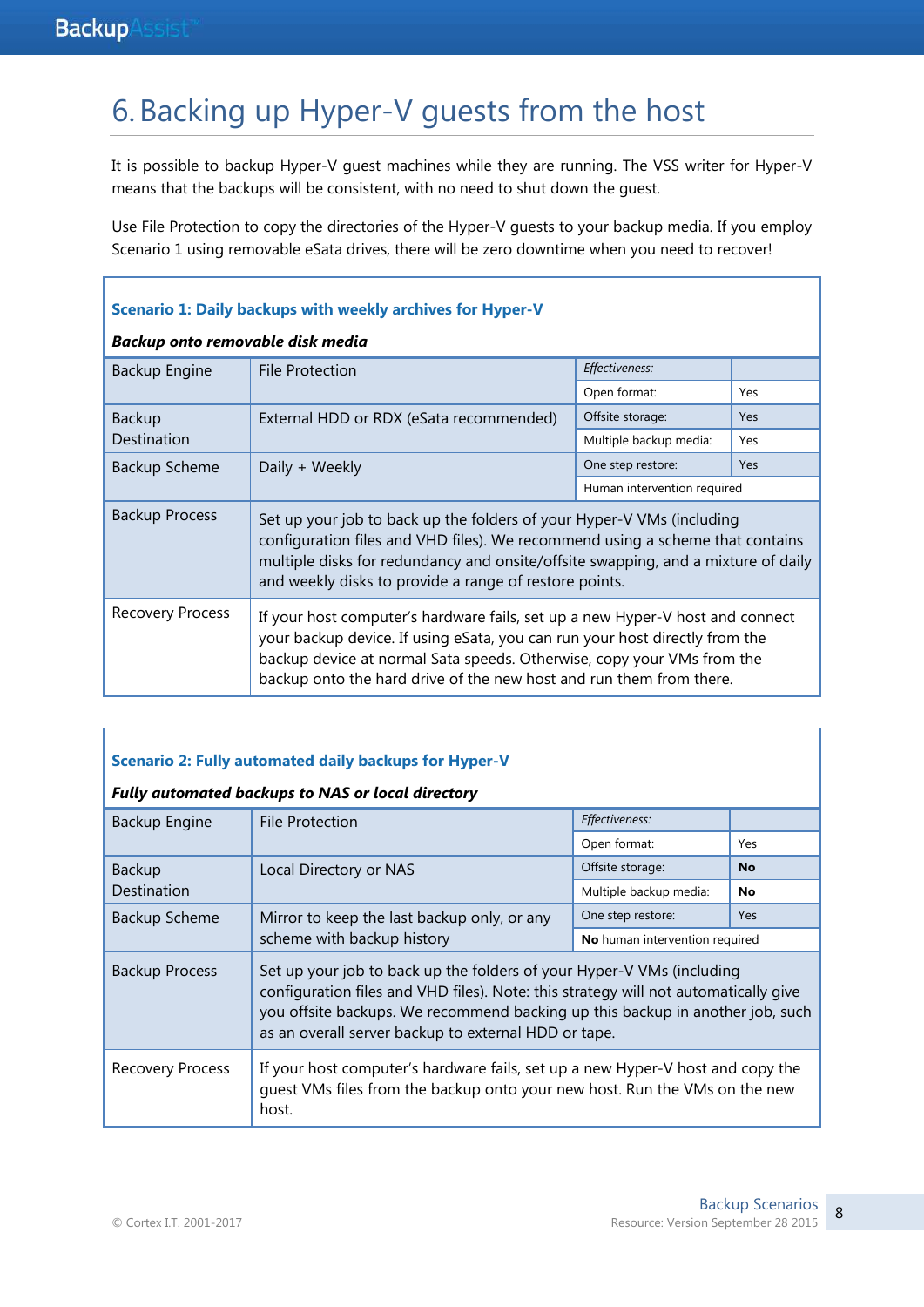### 7.Backing up VMware guests from the host

It is possible to backup VMware guest machines from the host, but it is necessary to suspend each machine, back it up, and then resume it. Therefore there will be a period of downtime. Use File Protection to copy the directories of the VMware guests to your backup media, and scripts before and after the backup job to suspend and resume the machines. If you employ Scenario 1 using a removable eSata disks, there will be zero downtime when you need to recover!

| <b>Scenario 1: Daily backups with weekly archives for VMware</b> |                                                                                                                                                                                                                                                                                                                                                                                                                                                                                       |                             |     |
|------------------------------------------------------------------|---------------------------------------------------------------------------------------------------------------------------------------------------------------------------------------------------------------------------------------------------------------------------------------------------------------------------------------------------------------------------------------------------------------------------------------------------------------------------------------|-----------------------------|-----|
| Backup onto removable disk media                                 |                                                                                                                                                                                                                                                                                                                                                                                                                                                                                       |                             |     |
| Backup Engine                                                    | <b>File Protection</b>                                                                                                                                                                                                                                                                                                                                                                                                                                                                | Effectiveness:              |     |
|                                                                  |                                                                                                                                                                                                                                                                                                                                                                                                                                                                                       | Open format:                | Yes |
| <b>Backup</b>                                                    | External HDD or RDX. (eSata recommended)                                                                                                                                                                                                                                                                                                                                                                                                                                              | Offsite storage:            | Yes |
| Destination                                                      |                                                                                                                                                                                                                                                                                                                                                                                                                                                                                       | Multiple backup media:      | Yes |
| <b>Backup Scheme</b>                                             | Daily + Weekly                                                                                                                                                                                                                                                                                                                                                                                                                                                                        | One step restore:           | Yes |
|                                                                  |                                                                                                                                                                                                                                                                                                                                                                                                                                                                                       | Human intervention required |     |
| <b>Backup Process</b>                                            | Set up your job to back up the folders of your VMware VMs (including<br>configuration files and VDMK files). We recommend using a scheme that<br>contains multiple disks for redundancy and onsite/offsite swapping, and a<br>mixture of daily and weekly disks to provide a range of restore points. In the<br>Scripting section of your job, set up the pre-backup and post-backup scripts as<br>explained below to suspend the VMs before, and resume the VMs after the<br>backup. |                             |     |
| <b>Recovery Process</b>                                          | If your host computer's hardware fails, set up a new VM ware host and connect<br>your backup device. If using eSata, you can run your host directly from the<br>backup device (at normal Sata speeds). Otherwise, copy your VMs from the<br>backup onto the hard drive of the new host and run them from there.                                                                                                                                                                       |                             |     |

| <b>Scenario 2: Fully automated daily backups for VMware</b> |                                                                                                                                                                                                                                                                                                                                                                                                                                                                                    |                                |            |
|-------------------------------------------------------------|------------------------------------------------------------------------------------------------------------------------------------------------------------------------------------------------------------------------------------------------------------------------------------------------------------------------------------------------------------------------------------------------------------------------------------------------------------------------------------|--------------------------------|------------|
| <b>Fully automated backups</b>                              |                                                                                                                                                                                                                                                                                                                                                                                                                                                                                    |                                |            |
| Backup Engine                                               | <b>File Protection</b>                                                                                                                                                                                                                                                                                                                                                                                                                                                             | Effectiveness:                 |            |
|                                                             |                                                                                                                                                                                                                                                                                                                                                                                                                                                                                    | Open format:                   | Yes        |
| <b>Backup</b>                                               | Local Directory or NAS                                                                                                                                                                                                                                                                                                                                                                                                                                                             | Offsite storage:               | No         |
| Destination                                                 |                                                                                                                                                                                                                                                                                                                                                                                                                                                                                    | Multiple backup media:         | No         |
| <b>Backup Scheme</b>                                        | Mirror to keep the last backup only, or any<br>scheme with backup history                                                                                                                                                                                                                                                                                                                                                                                                          | One step restore:              | <b>Yes</b> |
|                                                             |                                                                                                                                                                                                                                                                                                                                                                                                                                                                                    | No human intervention required |            |
| <b>Backup Process</b>                                       | Set up your job to back up the folders of your VMware VMs (including<br>configuration files and VDMK files). In the Scripting section of your job, set up<br>the pre-backup and post-backup scripts as explained below to suspend the VMs<br>before, and resume the VMs after the backup. Note: this strategy will not<br>automatically give you offsite backups. We recommend backing up this backup<br>in another job, such as an overall server backup to external HDD or tape. |                                |            |
| <b>Recovery Process</b>                                     | If your host computer's hardware fails, set up a new VMware host and copy the<br>quest VMs files from the backup onto your new host. Run the VMs on the new<br>host.                                                                                                                                                                                                                                                                                                               |                                |            |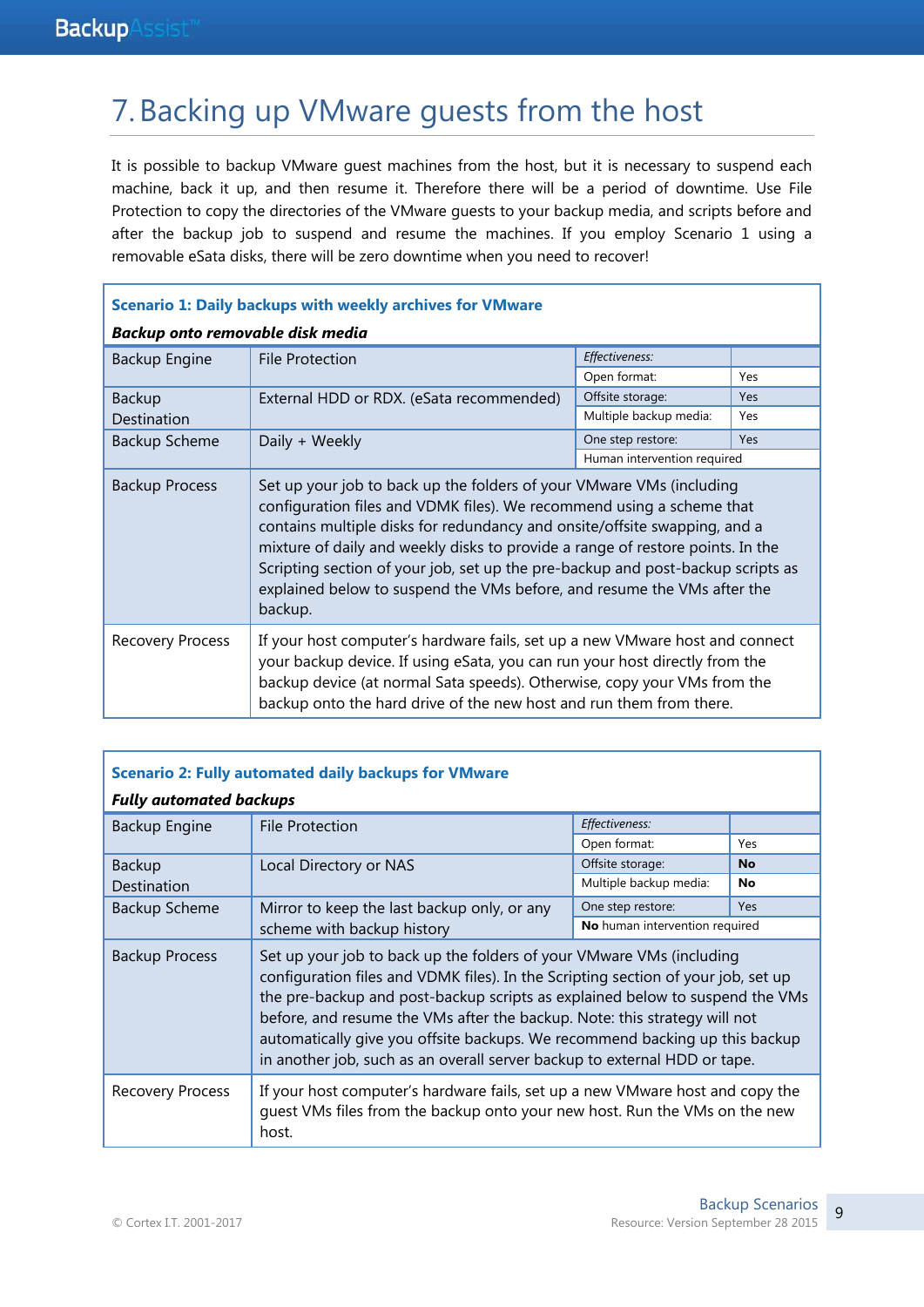#### **Example scripts to suspend and resume VMware Guest VMs**

These instructions apply to VMware Server 1.0.7 and modifications may need to be made for different versions.

For example, if you have 3 virtual machine guests, stored in C:\PathToVM1, C:\PathToVM2 and C:\PathToVM3. Locate the vmx (Virtual machine config files) in each path, and modify the example scripts below to suit.

#### **Before** each backup:

@echo off echo Suspending VM 1 call "c:\Program Files\VMware\VMware Server\vmware-cmd" "c:\PathToVM1\VMConfig1.vmx" suspend echo Suspending VM 2 call "c:\Program Files\VMware\VMware Server\vmware-cmd" "c:\PathToVM2\VMConfig2.vmx" suspend echo Suspending VM 3 call "c:\Program Files\VMware\VMware Server\vmware-cmd" "c:\PathToVM3\VMConfig3.vmx" suspend

#### **After** each backup:

@echo off echo Resuming VM 1 call "c:\Program Files\VMware\VMware Server\vmware-cmd" "c:\PathToVM1\VMConfig1.vmx" start echo Resuming VM 2 call "c:\Program Files\VMware\VMware Server\vmware-cmd" "c:\PathToVM2\VMConfig2.vmx" start echo Resuming VM 3 call "c:\Program Files\VMware\VMware Server\vmware-cmd" "c:\PathToVM3\VMConfig3.vmx" start

**Important:** we recommend that you try running your batch files manually before running them from within BackupAssist. In some circumstances your VMs will not start because manual intervention is required – such as connecting virtual devices that are locked or nonexistent (e.g. a DVD drive that mounts an .ISO file that has been deleted). Running the batch files manually helps you make sure that your VM configuration will allow your VMs to start automatically.

Note: If you do not use the "call" command in your batch files, only the first command will be executed.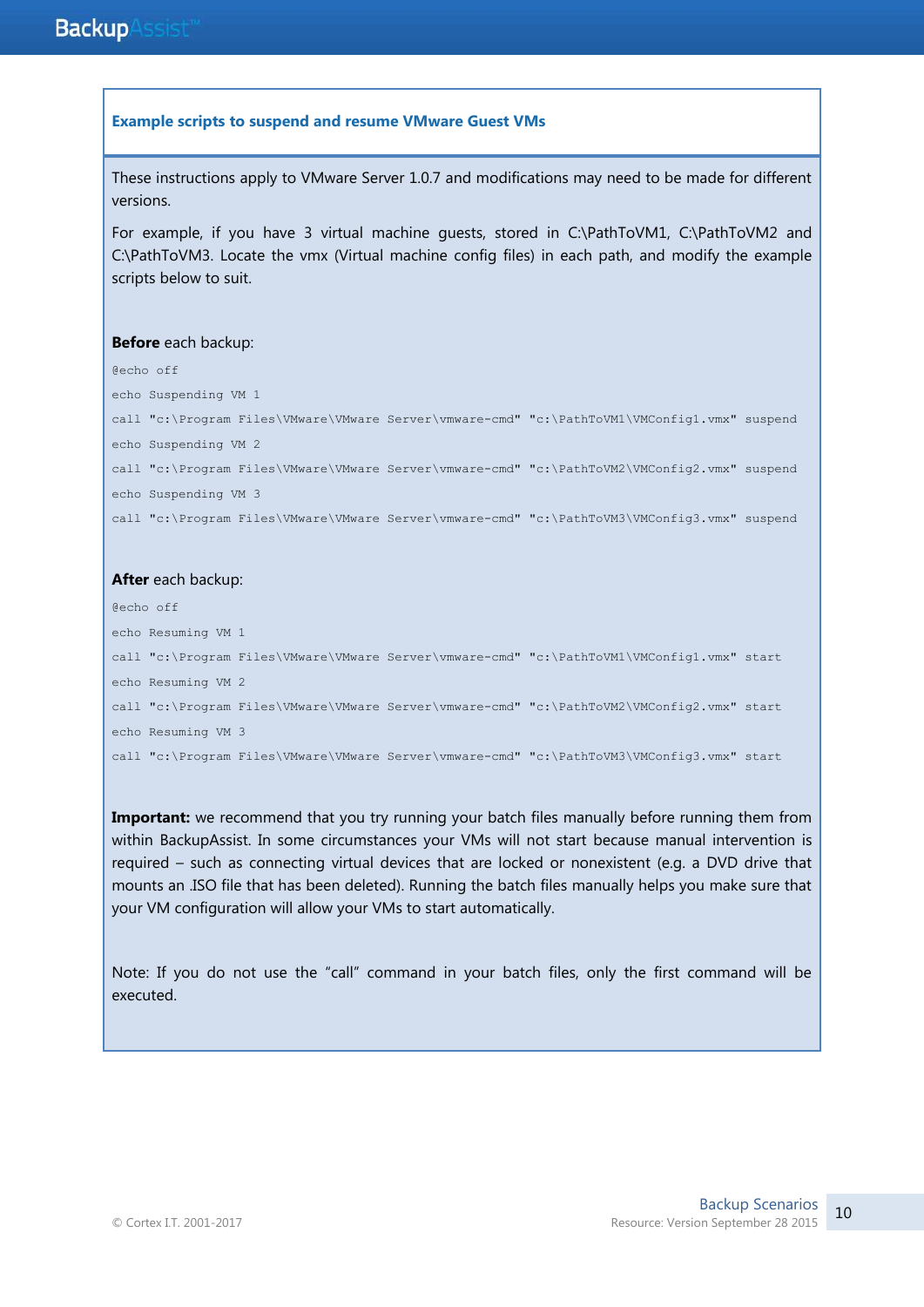### 8.Backing up SQL servers

BackupAssist supports online SQL Server backups for local and remote SQL 2005, 2008, 2012 and 2014 Servers. BackupAssist also provides a convenient restore facility for disaster recovery and point in time restores.

It is also possible to configure BackupAssist to perform transactional backups as frequently as every five minutes.

| <b>Scenario 1: Daily online SQL backups with disaster recovery</b> |                                                                                                                                                                                                                           |                             |           |
|--------------------------------------------------------------------|---------------------------------------------------------------------------------------------------------------------------------------------------------------------------------------------------------------------------|-----------------------------|-----------|
| <b>Fully automated backups</b>                                     |                                                                                                                                                                                                                           |                             |           |
| Backup Engine                                                      | <b>SQL Server Protection</b>                                                                                                                                                                                              | Effectiveness:              |           |
|                                                                    |                                                                                                                                                                                                                           | Open format:                | Yes (BAK) |
| <b>Backup</b>                                                      | Local Directory                                                                                                                                                                                                           | Offsite storage:            | <b>No</b> |
| Destination                                                        |                                                                                                                                                                                                                           | Multiple backup media:      | <b>No</b> |
| <b>Backup Scheme</b>                                               | <b>Basic</b>                                                                                                                                                                                                              | One step restore:           | <b>No</b> |
|                                                                    |                                                                                                                                                                                                                           | Human intervention required |           |
| <b>Backup Process</b>                                              | Add all required SQL Servers to the SQL job and set it to run overnight. Note<br>that this strategy will not give you offsite backups. We recommend including<br>the results of this backup in your normal system backup. |                             |           |
| <b>Recovery Process</b>                                            | Open the BackupAssist console, click on the Restore tab and select SQL. Follow<br>the instructions to restore a local or remote server.                                                                                   |                             |           |

#### **Scenario 2: Frequent SQL backups to minimize data loss with disaster recovery**

#### *Fully automated backups*

| Backup Engine           | <b>SQL Server Protection</b>                                                                                                                                                                                                                                                                                                                                    | Effectiveness:                 |           |
|-------------------------|-----------------------------------------------------------------------------------------------------------------------------------------------------------------------------------------------------------------------------------------------------------------------------------------------------------------------------------------------------------------|--------------------------------|-----------|
|                         |                                                                                                                                                                                                                                                                                                                                                                 | Open format:                   | Yes (BAK) |
| <b>Backup</b>           | <b>Local Directory</b>                                                                                                                                                                                                                                                                                                                                          | Offsite storage:               | <b>No</b> |
| Destination             |                                                                                                                                                                                                                                                                                                                                                                 | Multiple backup media:         | No        |
| <b>Backup Scheme</b>    | Transactional                                                                                                                                                                                                                                                                                                                                                   | One step restore:              | <b>No</b> |
|                         |                                                                                                                                                                                                                                                                                                                                                                 | No human intervention required |           |
| <b>Backup Process</b>   | Add all required local and remote SQL servers to the job and set the job to run<br>as frequently as desired. BackupAssist will perform a full backup each morning<br>and transactional backups during the day. Note that this strategy will not give<br>you offsite backups. We recommend including the results of this backup in your<br>normal system backup. |                                |           |
| <b>Recovery Process</b> | Open the BackupAssist console, click on the Restore tab and select SQL. Follow<br>the instructions to restore a local or remote server completely, or to a specific<br>point in time.                                                                                                                                                                           |                                |           |